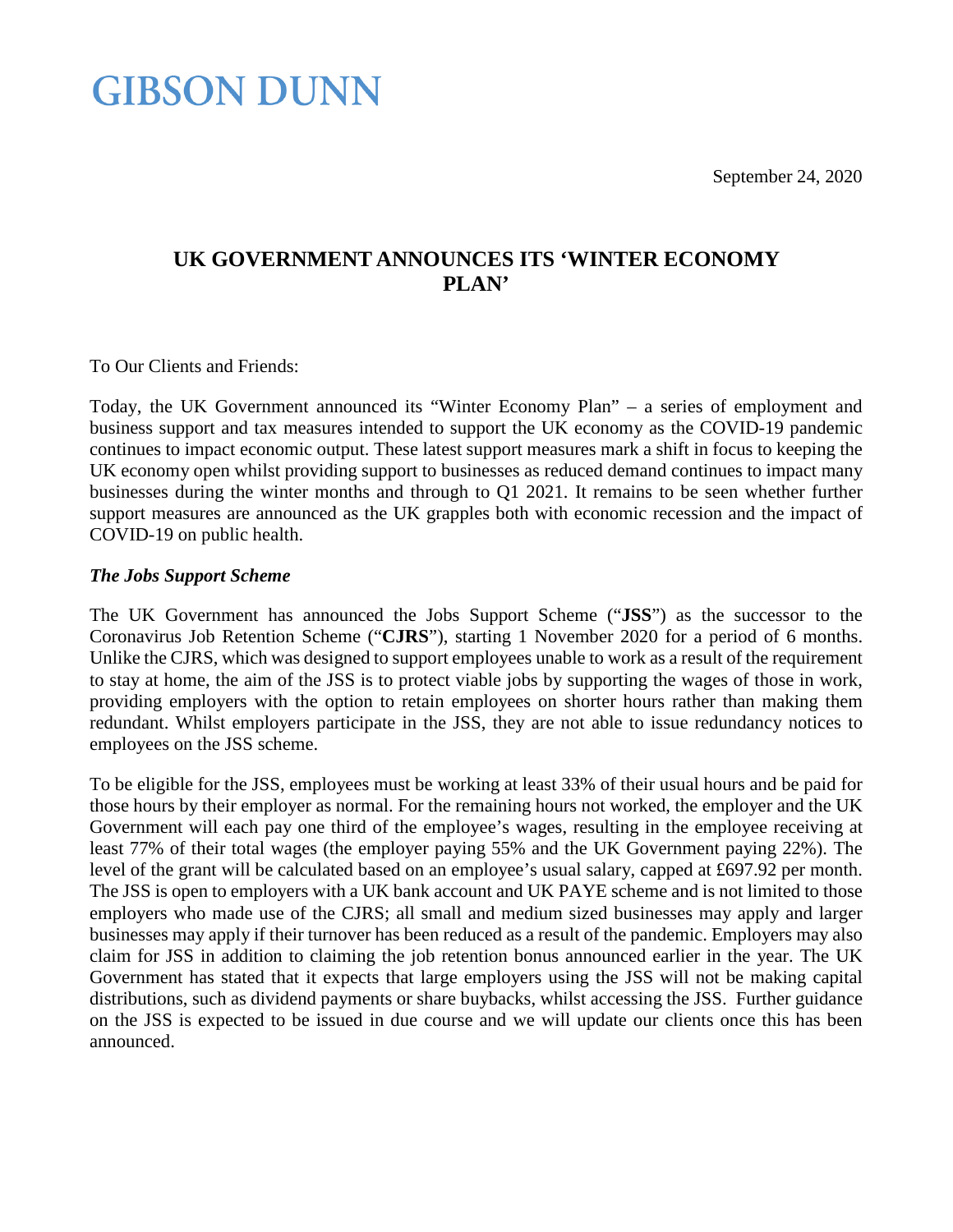# **GIBSON DUNN**

### *Self-Employed Support*

The UK Government has also announced the extension of the Self Employment Income Scheme Grant ("**SEISS**"). An initial taxable grant will be provided to those who are currently eligible for SEISS and are continuing to actively trade but face reduced demand due to the Coronavirus pandemic. The initial lump sum will cover three months' worth of profits for the period from November to the end of January next year, capped at £1,875. An additional second grant, which may be adjusted to respond to changing circumstances, will be available for self-employed individuals to cover the period from February 2021 to the end of April 2021.

#### *UK Government Funding Schemes*

*Bounce Back Loans* – the UK Government announced the Pay As You Grow Scheme, which will allow businesses to pay back government Bounce Back Loans over a period of 10 years. This is an extension on the original 6-year term of these loans, together with the UK Government's 100% guarantee of these loans. In addition, firms in financial difficulty will be permitted to suspend their repayments for up to 6 months and also elect to make interest only payments for the same period, without impacting a firm's credit rating. The deadline for applications for Bounce Back Loans has also been extended to 31 December 2020.

*Coronavirus Business Interruption Loan Scheme* – the Coronavirus Business Interruption Loan Scheme will also be extended to 31 December 2020 for applications and the UK Government has announced its intention to provide lenders with the ability to extend the term of a loan from 6 years to 10 years. This also has the effect of extending the UK Government's 80% guarantee of these loans.

*Coronavirus Large Business Interruption Loan Scheme* - the deadline for applications for Coronavirus Large Business Interruption Loans has been extended to 31 December 2020.

*Future Fund* - the deadline for applications for funding under the Future Fund scheme has been extended to 31 December 2020.

### *Tax Measures*

The temporary cut in VAT from 20% to 5% for the tourism and hospitality sectors that was due to expire in January 2021 has been extended through to 31 March 2021.

In addition, businesses that deferred their VAT payments due in March to June 2020 will be given the option to pay their VAT in smaller instalments. Instead of paying a lump sum in full at the end March 2021, these businesses will be able to make 11 equal instalments over 2021-2022. It has been announced that businesses will need to opt into this VAT deferral mechanism and that HM Revenue & Customs will put in place an opt-in process in "early 2021".

A further tax deferral has been introduced for self-assessment income tax payers (building on the deferral provided in July 2020): details are still be provided at the time of writing, but it has been announced that taxpayers with up to £30,000 of self-assessment income tax liabilities will be able to use the "Time to